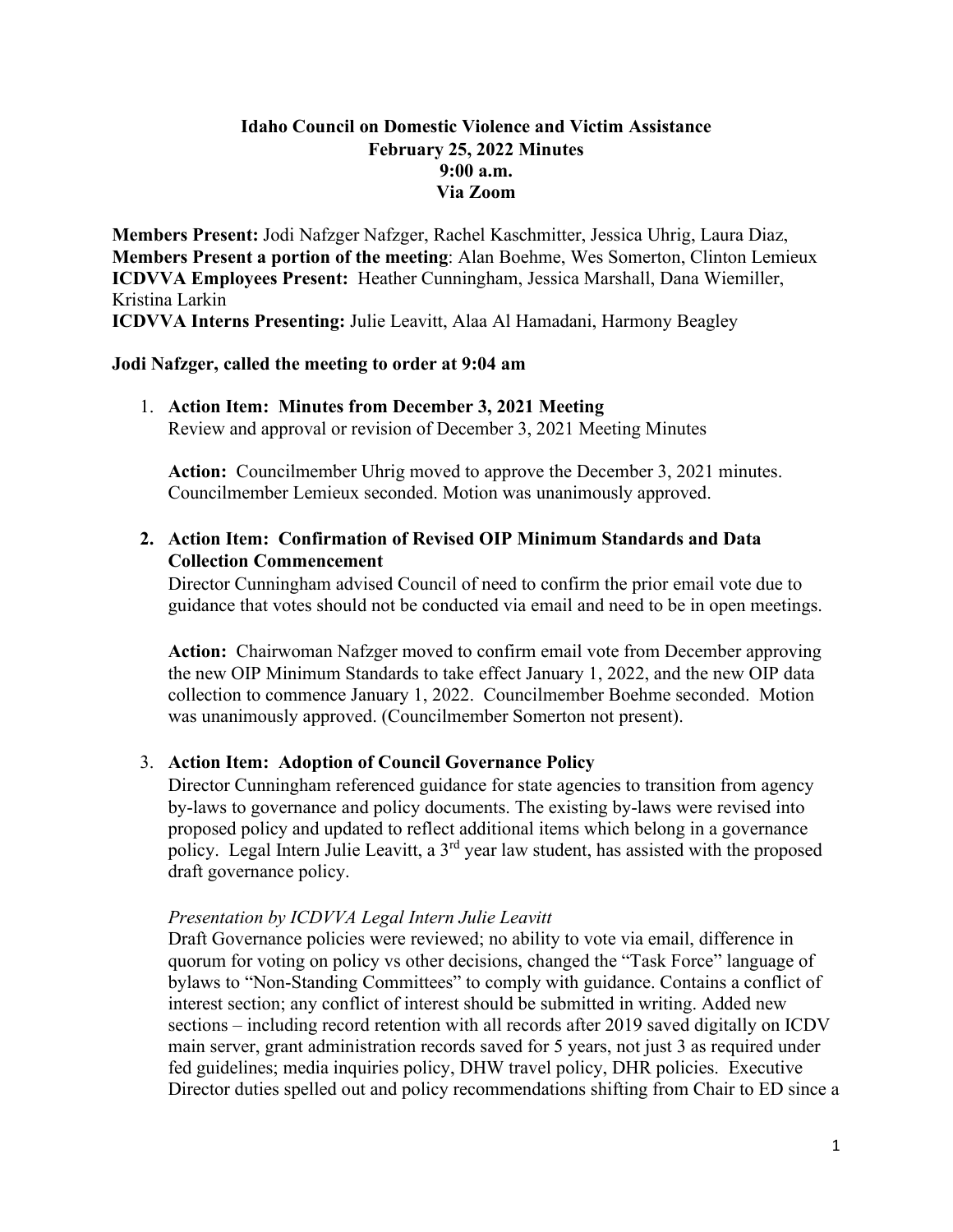Chair cannot be expected to be familiar with policies as the bylaws had required. Director Cunningham reported the document includes detail and hyperlinks since it was difficult for new staff to determine relevant policy on travel, honorariums, etc., this governance policy sets everything out in one place for continuity and convenience of both staff and Council members moving forward. The Executive Director is identified as custodian of record for freedom of information act requests, which is also new.

A concern has been raised about the OIP committee having no statutory authority to include public members and no rule making authority; this keeps the subcommittee as is but a future legal intern will look into this. Also includes need for timely request for honorarium otherwise waived. Also includes formal conflict of interest policy modeled on sample provided by AG. Chairwoman Nafzger asked about OIP committee membership to include Idaho to accurately reference Idaho Coalition Against Sexual and Domestic Violence. Director Cunningham clarified the role of Coalition within the state. Quorum Requirement – 4, but 5 for revision of council policies. Does council want to change that? Quorum can be difficult to achieve. There was no request to change.

**Action:** Councilmember Uhrig motioned to approve the Council Governance and Administrative Policies document as presented. Councilmember Lemieux seconded. Motion was unanimously approved.

#### **4. Action Item: Repeal of Council Bylaws**

Presentation by ICDVVA Legal Intern Julie Leavitt

Director Cunningham explained that most Councils don't operate under by-laws any longer and have converted to policies/governance documents. The Attorney General's office recommended transition to policies and simultaneous repeal/approval process. Chairwoman Nafzger asked if there's anything in by-laws not included in new policy document. Legal Intern Julie Leavitt stated that no, the new document is expanded from the by-laws document. Director Cunningham stated that the Attorney General's office reviewed the draft.

**Action:** Councilmember Uhrig moved to approve the repeal of Council Bylaws. Councilmember Lemieux seconded. Councilmember Boehme abstained. Motion was approved.

#### 5. **Historical Research Update**

Presentation by Intern Harmony Beagley and ICDVVA Staff

Grant Manager Kristina Larkin gave an introduction of the project purpose, and history of Crossroads Harbor funding history. Intern Harmony Beagley shared VOCA/FVPSA historical funding charts & provided history on decision to deny funding to Crossroads Harbor, formerly known as Mini Cassia Center. Intern Harmony Beagley shared an overview of the funding history by reviewing prior funding applications, letters/correspondence, and interviews of Crossroads staff and former staff. Funding decisions were made without clear expectations/policies in place. A former ICDVVA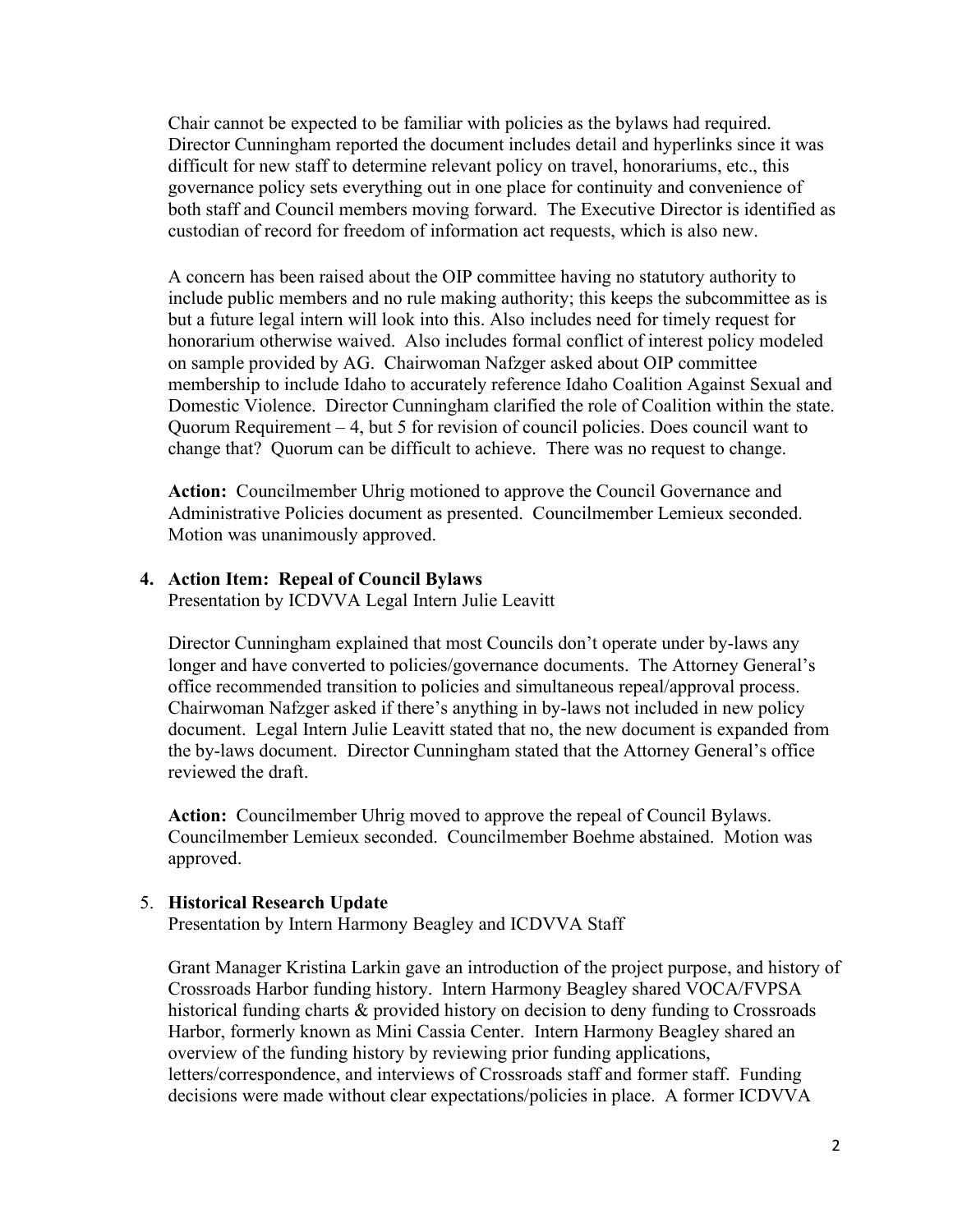Director apparently wanted the Rupert shelter to be consolidated into a Twin Falls shelter, which may have contributed to the reason why funding wasn't awarded. Director Cunningham shared documents related to the 2017-18 grant application; however, no records werefound on scoring criteria/decisions. Director Cunningham explained that current ICDVVA practice is to be transparent in funding decisions, policy guidelines, and monitoring activities and will work with agencies to cure any deficiencies. Intern Beagley's next project will be to research the closing of the Post Falls shelter, Oasis, and will share results with the Council.

### **6. Action Item: Adoption of Strategic Plan**

Presentation by Director Cunningham

Director Cunningham provided an overview of the plan development process. No public comments were received since the draft plan was posted February 1st. Director Cunningham also checked with funded programs and the Coalition and no concerns were raised. FVPSA requires a State Plan. The Council intends to use the Strategic Plan for the FVPSA State Plan; however, the plan needs a few edits including: a definition of underserved which is included on agenda and the final, Council- approved definition would be added to document; and 1-2 paragraphs to elaborate on collaboration with other state agencies and community partners.

Chairwoman Nafzger asked if there had been any other edits/additions since the Council reviewed the last draft. Director Cunningham stated that updates were made to revenue figures to include the latest FY22 projections but there were not changes to the approved goals and tasks since last Council approval. Director Cunningham explained that State DV revenue has had a significant decline in last two years. Director Cunningham explained how this impacts the ability to conduct OIP activities and grant funding for DV programs. Dedicated funds must be used to support staff OIP activities since no federal grants may be used. Director Cunningham intends to ask for operating funds for OIP in next year's budget. Chairwoman Nafzger asked to change her designation on page 4 to College Administrator. The change was made during the meeting. Chairwoman Nafzger asked if goals are measurable and if enough input has been received to make a determination. Director Cunningham forwarded the draft performance measures to DHW staff for review. She has not received feedback. Director Cunningham will fine-tune the performance measures going forward, after receiving additional direction/recommendations.

**Action:** Councilmember Uhrig moved to approve the adoption of the Strategic Plan. Councilmember Lemieux seconded. Motion was unanimously approved. (Councilmember Boehme was not present for vote)

10:07 – 10:30 a.m. Mid-Morning Break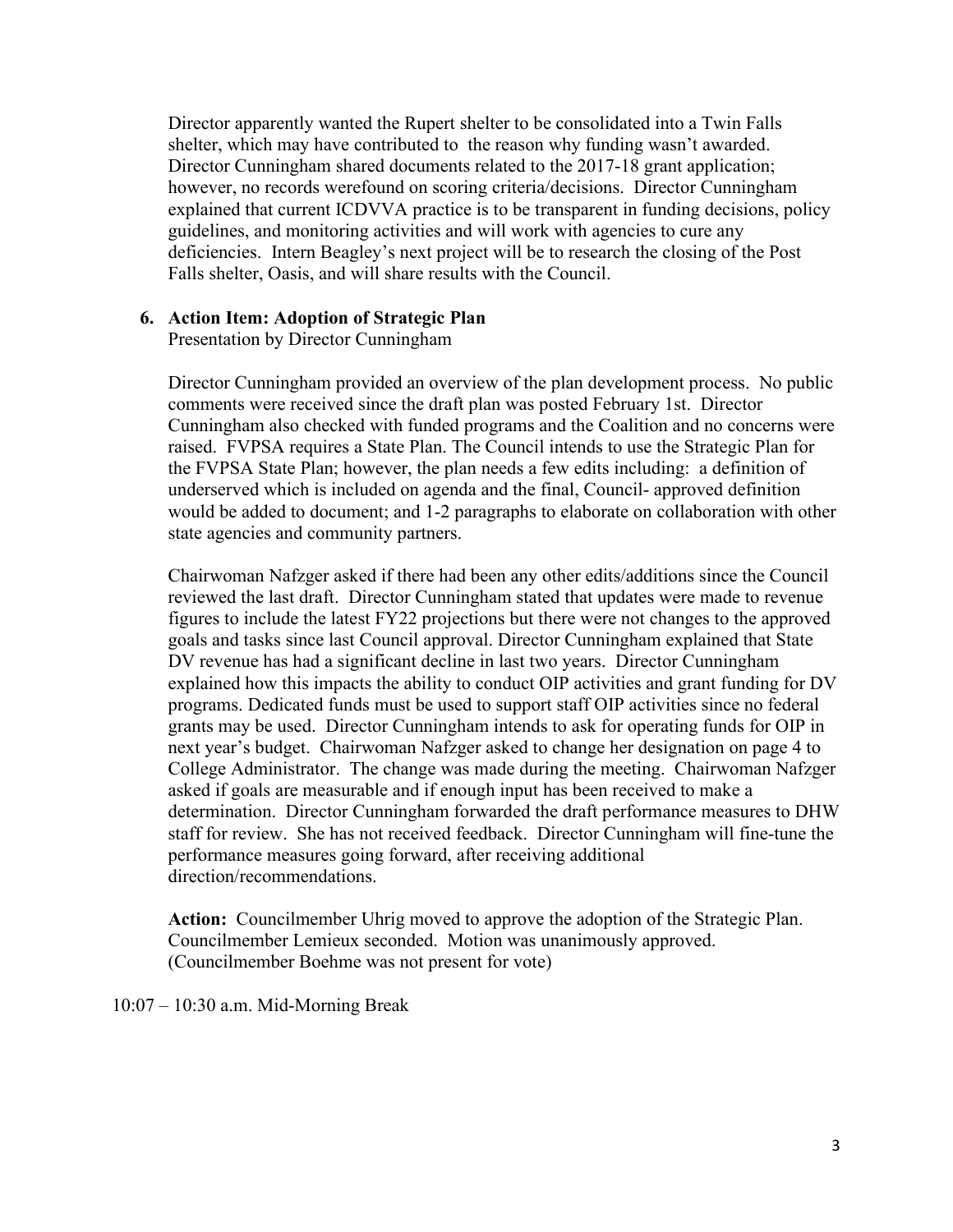## **7. Statewide & Regional Historical Victimization Data**

Presentation by ICDVVA Criminal Justice Intern Alaa Al Hamadani & Senior Research Analyst Jessica Marshall

Intern Alaa Al Hamadani gave a presentation on the historical total funding in each region since 2015. Jessica Marshall mentioned an increase in some funding since 2020 due to supplemental pandemic funding. She also referenced regional differences in supplemental funding as some regions had more agency requests than others. Jessica Marshall provided an overview on VOCA data & top/bottom 5 victimizations recorded in VOCA data 2016-2021 – same top/bottom five each year. Trends – increase in DUI/DWI victimizations predominantly reported in Region 4, increase in human sex trafficking is occurring statewide, increase in child abuse/neglect reported anecdotally and impacted by Covid-19. Shelter statistics show a dramatic decrease in shelter nights provided, impacted capacity due to Covid. Director Cunningham provided background on federal reporting requirements and the beginning of analysis of the historical data and intention to use data going forward to make better, data-informed funding decisions.

## **8. Report: First 6 Months of Housing and Counseling Demand Data**

Presentation by Research Analyst Jessica Marshall

Jessica Marshall summarized the initial data collected from July 1, 2021 to December 31, 2021; housing and counseling are two basic services which will be important to sustain as funding decreases. She described emergency housing options, including shelter and hotel/motel vouchers, noting that all housing is subject to availability, some rural programs have limited space and/or limited hotel/motel options, and that the tourist season can impact hotel/motel availability. Average length of shelter stay was 28.3 days; 641 victims were waitlisted for shelter; and 719 victims were provided shelter. Transitional housing had an average occupancy of 83% with an average length of stay of 200 days. Permanent housing has challenges across the board for victims and the public. Lack of availability & affordability of permanent housing results in victims remaining in emergency/transitional housing for a longer period of time. Noted housing barriers includes lack of privacy, covid, criminal history, limited funding for vouchers, shelter expansion, food/toiletries in hotel/motel.

Jessica described the average wait list time for counseling for an adult is 48 days. The average wait list time for children is 52 days. Counseling barriers include a lack of providers, transportation, childcare, language access, and funding. Director Cunningham added that demand data analysis in these areas are intended to assist in funding decisions going forward. The Council may be able to target funding gaps using ongoing, enhanced data collection/analysis. The Council will include service gap discussion in upcoming regional roundtables.

# **9. Review of available uses for supplemental FVPSA funds**

Presentation by Director Cunningham and Council Discussion

Director Cunningham provided an overview of supplemental FVPSA funds for COVID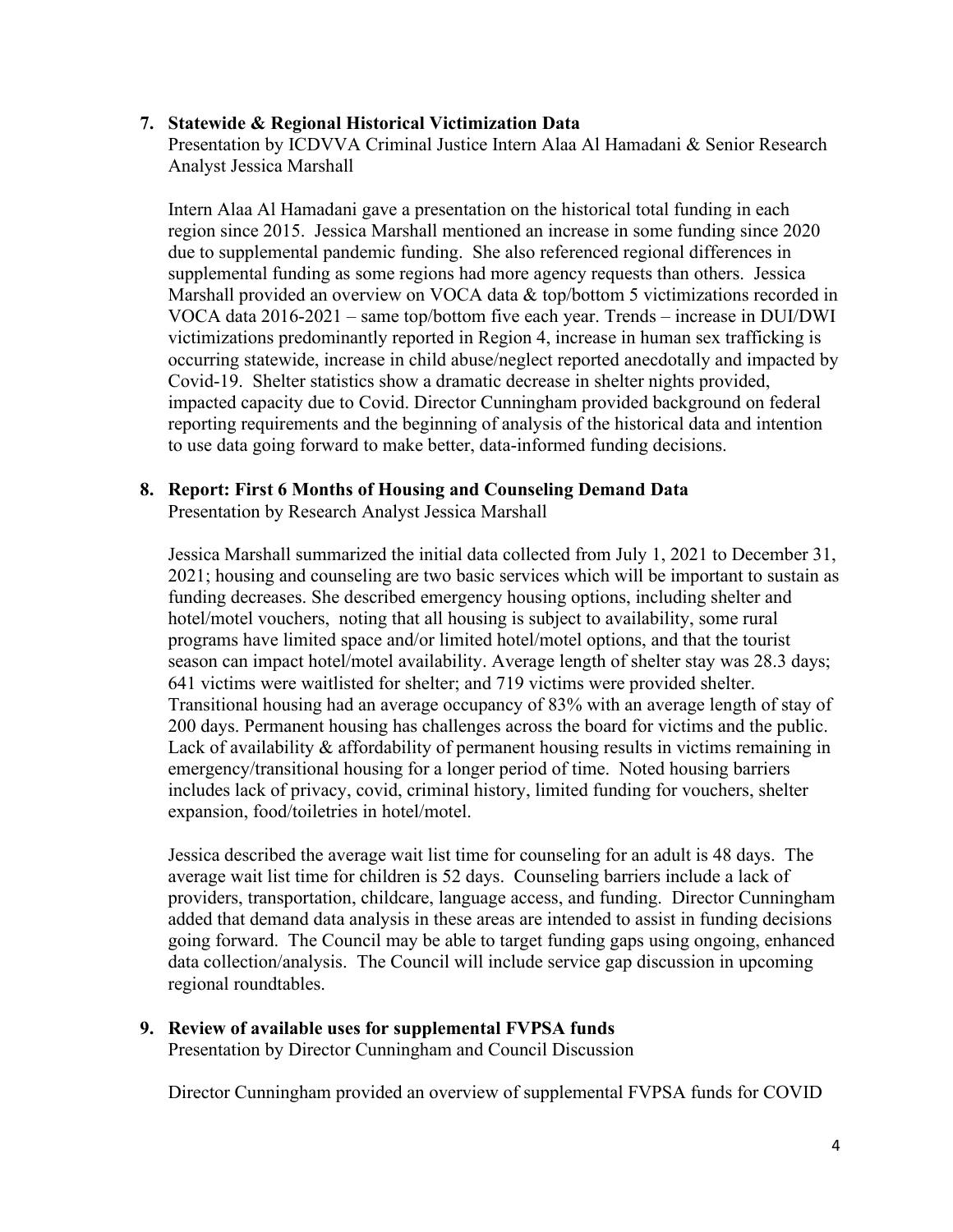testing, vaccines, and mobile health (TVMH), and sexual assault (SA) funds. Director Cunningham shared allowable expenditures lists for both sources and explained that Council staff had discussed these lists with our FVPSA administrator before releasing proposals.

Categories of allowable expenditures under TVMH include workforce development, emergency housing, behavioral health and preventive services. \$2.15 million available thru 2025. Categories under SA include training/education, workforce development, housing, sexual assault equipment, supportive services for SA survivors. All of these need to be specific to SA clients under this funding source - not available for DV clients. \$1 million available thru 2025.

Director Cunningham explained that these funds will help fill a funding gap during the decline in VOCA funding. The Council is still waiting for approval of a \$6 million request of supplemental State ARPA funds which could help mitigate declines during the next few years. Multiple funding sources increases administrative challenges. The Council staff is hopeful that we can use SA funding to support items we would otherwise be unable to fund, including statewide training for SANE nurses across state and regional Cortexflo equipment through subaward to ISP. Director Cunningham explained that targeted/non-competitive funding is allowable under FVPSA and state rules and asked for Council feedback on recommendation to fund these proposals.

Councilmember Uhrig asked about funds being prioritized for counseling services? Or possible trauma-informed training for judicial staff? Director Cunningham stated that these are allowable. Supplemental funds may help sustain counseling funding. Councilmember Kaschmitter agrees with proposal to fund training for people engaged in the process, including LE, judicial system. This may help reduce demand for therapists if victims are receiving trauma-informed care across all assistance providers.

Chairwoman Nafzger asked if these expenditure categories are allowable. Director Cunningham stated that these are approved categories and reviewed with our FVPSA officer, but the Council does not have to approve everything that is allowable – the lists provide the widest list of possible expenses. Director Cunningham shared that some other states are focusing on one-time personal benefits but would prefer Idaho focus on statewide service enhancements such as training and equipment. Chairwoman Nafzger supports proposed direction for Idaho supplemental funds.

## **10. Action Item: Caps on Subrecipient Workforce Benefits for FVPSA supplemental funds**

Presentation by ICDVVA Staff

Director Cunningham discussed desire for Council input on whether or not boundaries/caps on these expenses should be established and what types of workforce benefit expenses should be prioritized. Grant Manager Amy Duque shared an example from an application that included personal benefits expenses such as massages, gift cards, and paid time-off for staff. She mentioned that staff does not recommend funding for gift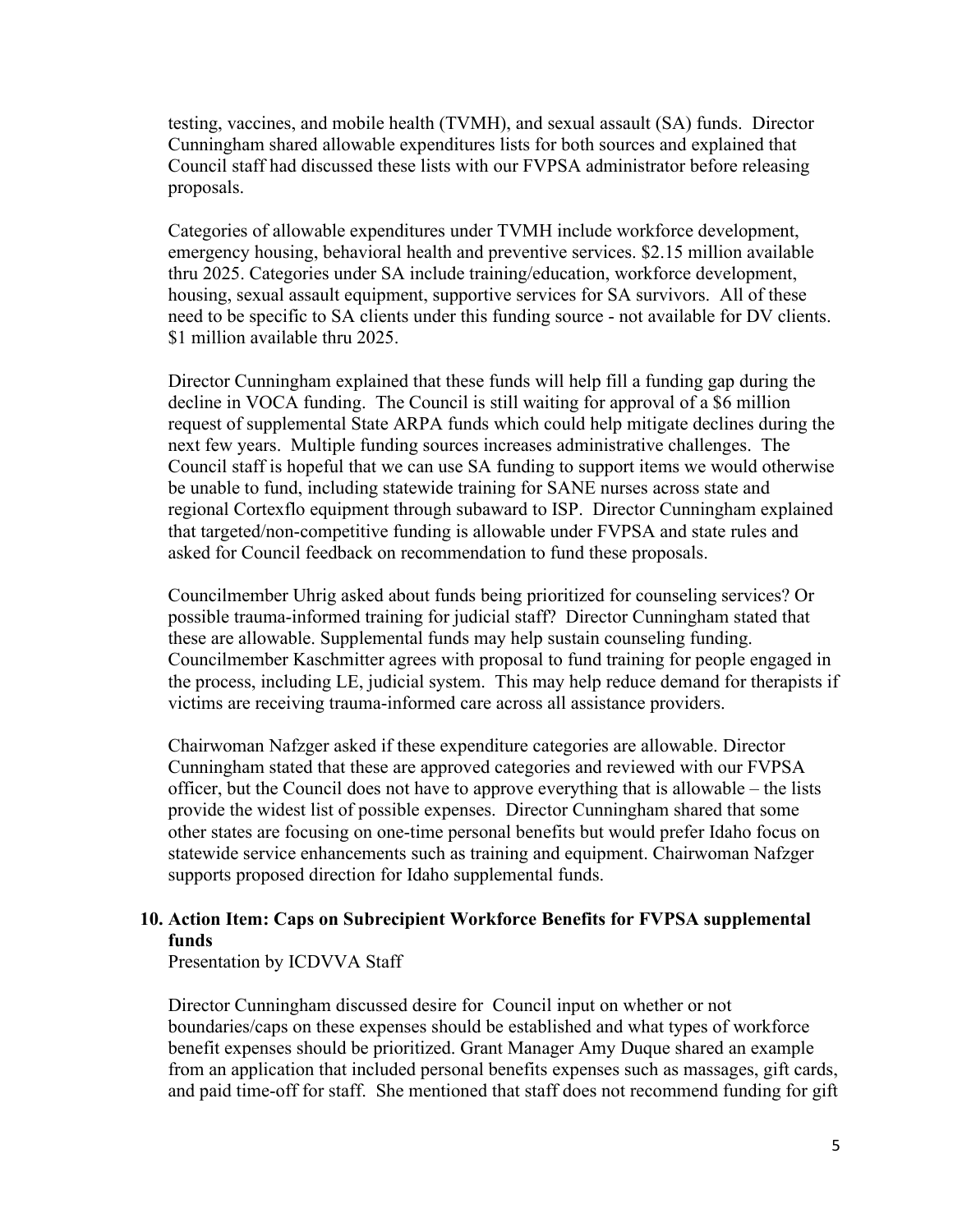cards and massages as these items are not currently funded. Director Cunningham said she anticipates more of these types of requests and want to ensure there is a clear, agreed upon direction on allowable workforce benefit expenses.

Chairwoman Nafzger asked if there are policies on this? Director Cunningham replied no, FVPSA has not provided policies on these types of expenses. Director Cunningham advised that the Council has options on how they can set policy on this. FVPSA guidance is just that we follow our established policy. Councilmember Kaschmitter understands burnout and need for employee retention. Requested the Council ask agencies to explain how they will be using employee retention efforts long-term rather than just one-time. Director Cunningham replied the Council could also ask agencies to tell us what their employees want to ensure the benefits offered are employee-driven rather than an employer guess that may not actually result in employee retention.

Chairwoman Nafzger asked about the Council having discretionary funds for these types of expenses? Councilmember Somerton asked about the limitations on spending imposed by federal guidelines? Director Cunningham explained the guidelines for allowable expenses have been broadly interpreted by FVPSA and ICDVVA has used this guidance when developing our list of eligible expenses.

Councilmember Kaschmitter suggested providers have biggest burden in the amount of work and the amount of time they're doing it, particularly with counselors. High burnout. Hard to retain employees when pay is low and work is stressful. Would like to see funds spent in way that lightens or disperses workload. Councilmember Uhrig suggested allowing PTO and hazard pay under an agency's policies seems reasonable, questioned whether it would be helpful to use funds for employee time off. The time off could be used for childcare, elder care, etc.

Councilmember Somerton was in favor of paid time off and hazard pay. Councilmember Somerton does not support gift cards and/or staff retreats. Councilmember Kaschmitter likes Director Cunningham's idea to ask programs to =consult with employees on what benefits they'd like to receive.

Chairwoman Nafzger questioned whether these suggestions were doable? Director Cunningham explained it is likely. The Council would need to factor in how these are reported. Agencies have been made aware that there will be reporting requirements with these funds. Appears that everyone agrees that long-term investment is important, rather than short-term items and that staff input into workforce benefits would be beneficial. Whatever is decided, we want to ensure transparency and fairness. These initial awards are non-competitive grant funds, so transparency is important. Not ready to vote on a cap today. May revisit action item at next meeting in April when evaluating extension budgets.

Chairwoman Nafzger stated that the committee agrees, a cap won't be imposed today and the committee supports pay raise, hazard pay, PTO types of workforce development items.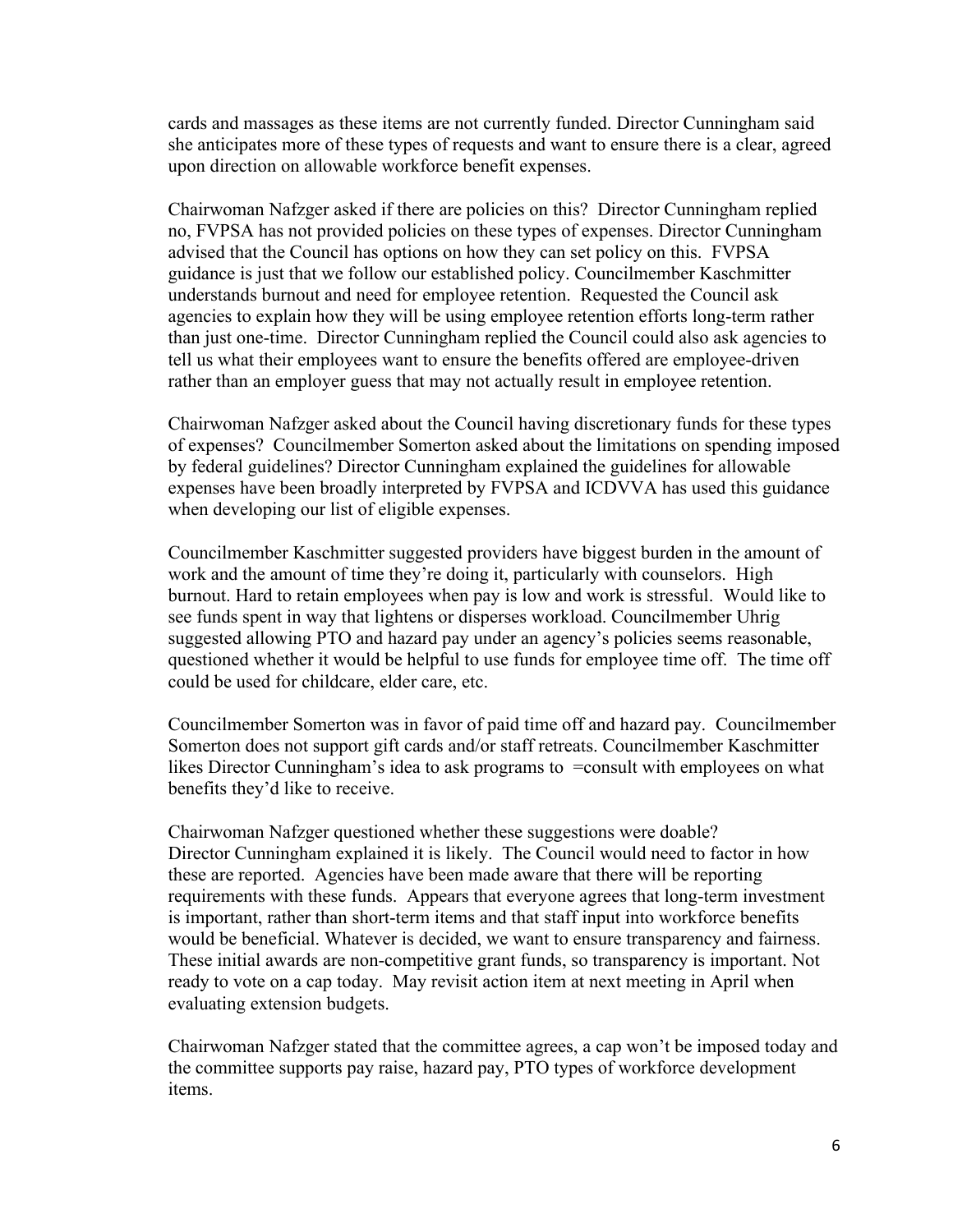#### **11. Action Item: Approval of FY22 FVPSA Immediate Need Awards**

Presentation by Director Cunningham and Grants Supervisor Dana Wiemiller

Applications were released on February 7, 2022 and closed on February 22, 2022 for funding period March – Sept 2022, pending legislative approval of supplemental FVPSA funds. Director Cunningham and Grants Supervisor Wiemiller shared a funding summary spreadsheet including nine requests for a total of \$208,395 in FVPSA supplemental funding. The Council staff is recommending \$203,395 in awards. Nonfunded programs were also eligible and notified; the opportunity was posted on the Council website. Staff is able to approve and advance these funding requests without Council approval; however, staff wanted to solicit Council input and have a vote to ensure transparent award decisions. Legislative approval is currently pending for an additional \$250k in spending authority for FY22. Director Cunningham explained upcoming Council decision in April will be to approve 3-month extension budgets.

Chairwoman Nafzger asked about equity issue with VAV request? Their request is much higher than others and asking for staff? Grant Manager Larkin provided additional information on request, the need to use contracted counseling services until staff counselor is replaced and need for additional funds for housing assistance.

Director Cunningham explained sense of urgency from FVPSA administrators in getting funds awarded so the plan is to issue awards as soon as legislative approval is in place.

**Action:** Councilmember Nafzger moved to approve recommended awards. Councilmember Uhrig seconded. Motion was unanimously approved by the four Councilmembers present – Chairwoman Nafzger, Councilmember Uhrig, Councilmember Kaschmitter, Councilmember Diaz.

#### **12. Action Item: Approval of FY23 "Underserved" Definition**

Presentation by Director Cunningham and Research Analyst Jessica Marshall

Council received an overview of the updated definition of underserved populations and explained that it's important to ensure the definition is in compliance with both VOCA and FVPSA regs. Section A of the definition includes specific types of crimes to include in underserved. Section B includes victim characteristics with some language updates to some characteristics  $(i.e. - LGBTG$  to  $LGBTO<sup>+</sup>$ , tribal members to Indigenous people). Director Cunningham mentioned the inclusion of economic exploitation and fraud and the concern among some Council members last year about including this in definition. Councilmember Uhrig supports including it in the definition.

Chairwoman Nafzger struggles with definition and is concerned about leaving out some populations. Is this a workable definition for applicants? Research Analyst Marshall stated it is important to be inclusive to ensure we're able to meet the 10% underserved requirement. Jessica mentioned the ICDVVA staff effort to revise the grant application and the scoring component to better evaluate what populations are underserved. She also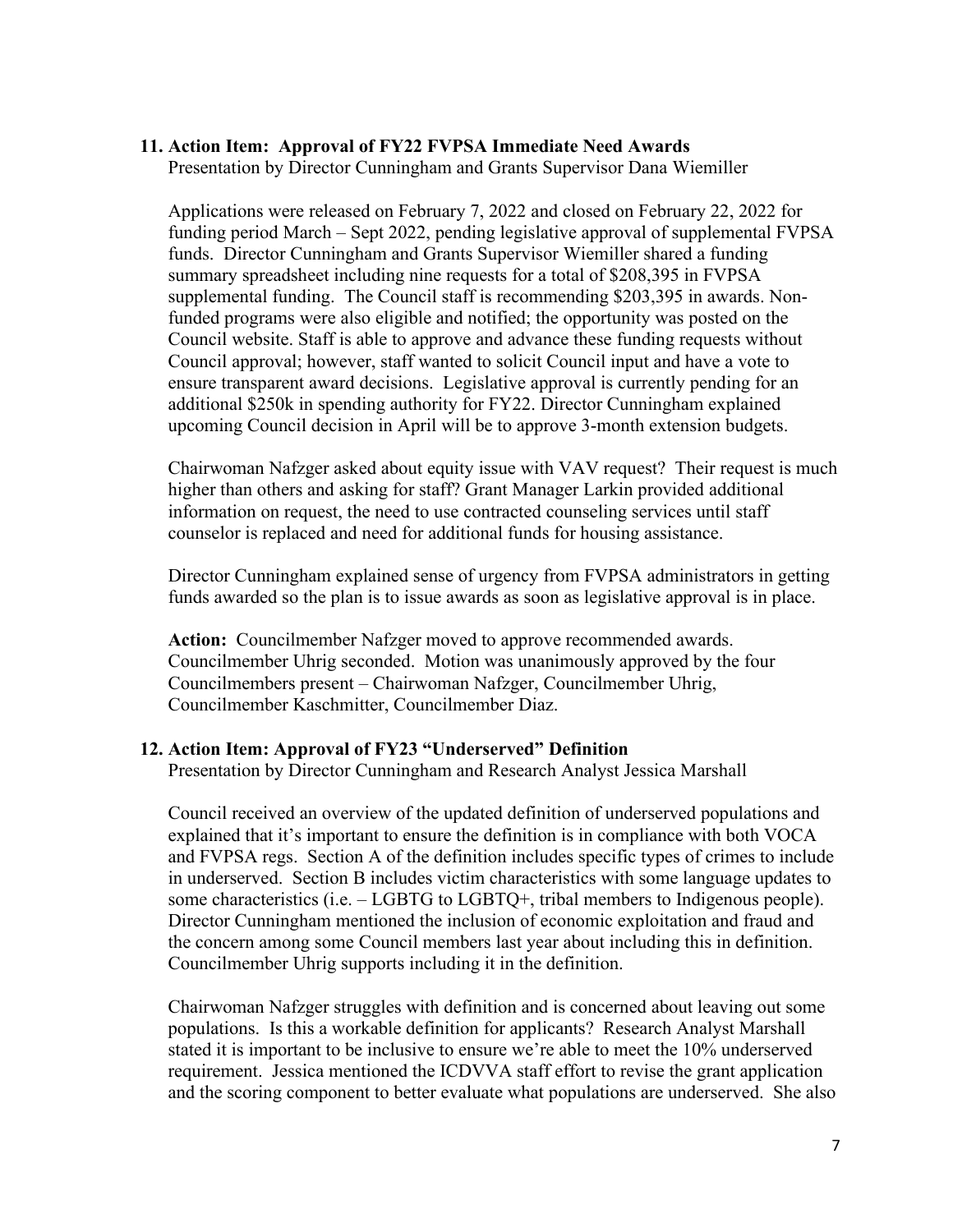mentioned that most characteristics in definition are included in VOCA reporting and walked the Council through the support for the definition.

**Action:** Councilmember Uhrig moved to approve adoption of definition and to include it in the 2022 Strategic Plan. Chairwoman Nafzger seconded. Motion was unanimously approved by those present. Councilmember Somerton and Councilmember Lemieux were not present.

#### **13. Safety & Resilience Conference Updates**

Presentation by Director Cunningham and Council Discussion

Director Cunningham provided a status report on conference planning activities. A hybrid of live & virtual conference is too expensive. Director Cunningham recommended a live conference in order to maintain the deposit with the conference venue; it's been deferred for two years due to Covid. Most attendees are already working in-person/with clients so likely less concerned about live attendance. Also recommending alternating each year between live and virtual moving forward. Years with virtual conference would have live regional roundtables, vice-versa. A virtual conference provides both financial and training benefits. Chairwoman Nafzger likes going live this year and alternating year-to-year between live and virtual. Councilmember Boehme, Councilmember Kaschmitter, and Councilmember Uhrig agreed.

Director Cunningham shared the current draft schedule and provided overview of sessions confirmed to date and others unconfirmed. Also mentioned effort to hire an assistant to help organize the conference and asked everyone to share the application with anyone they know. Also discussed need for conference app and asked for any recommendations. Requested Council feedback now – too late at next meeting in April.

# **14. BSU Contract: Emerging Issues Report Proposal, Victim Survey as of 10-1-22**

Presentation by Director Cunningham and Research Analyst Jessica Marshall

Director Cunningham shared proposed scope of work on the next emerging issue housing report. She mentioned that there have been significant discussions with BSU on what will be included in the report but they came to an agreement on housing. Research Analyst Marshall clarified that this report will evaluate data across state from a variety of sources. ICDVVA housing data only collected from funded agencies.

Director Cunningham mentioned difficulties in obtaining victim surveys as they were too long, victims don't want to participate, and agencies want to use their own surveys. Staff still doing aggressive push with agencies to collect data from the surveys. Staff is evaluating what is best way to collect data once this survey effort with BSU is complete. A survey topic will be included in this year's regional roundtable discussions. Chairwoman Nafzger believes the housing report is a good use of the BSU contract.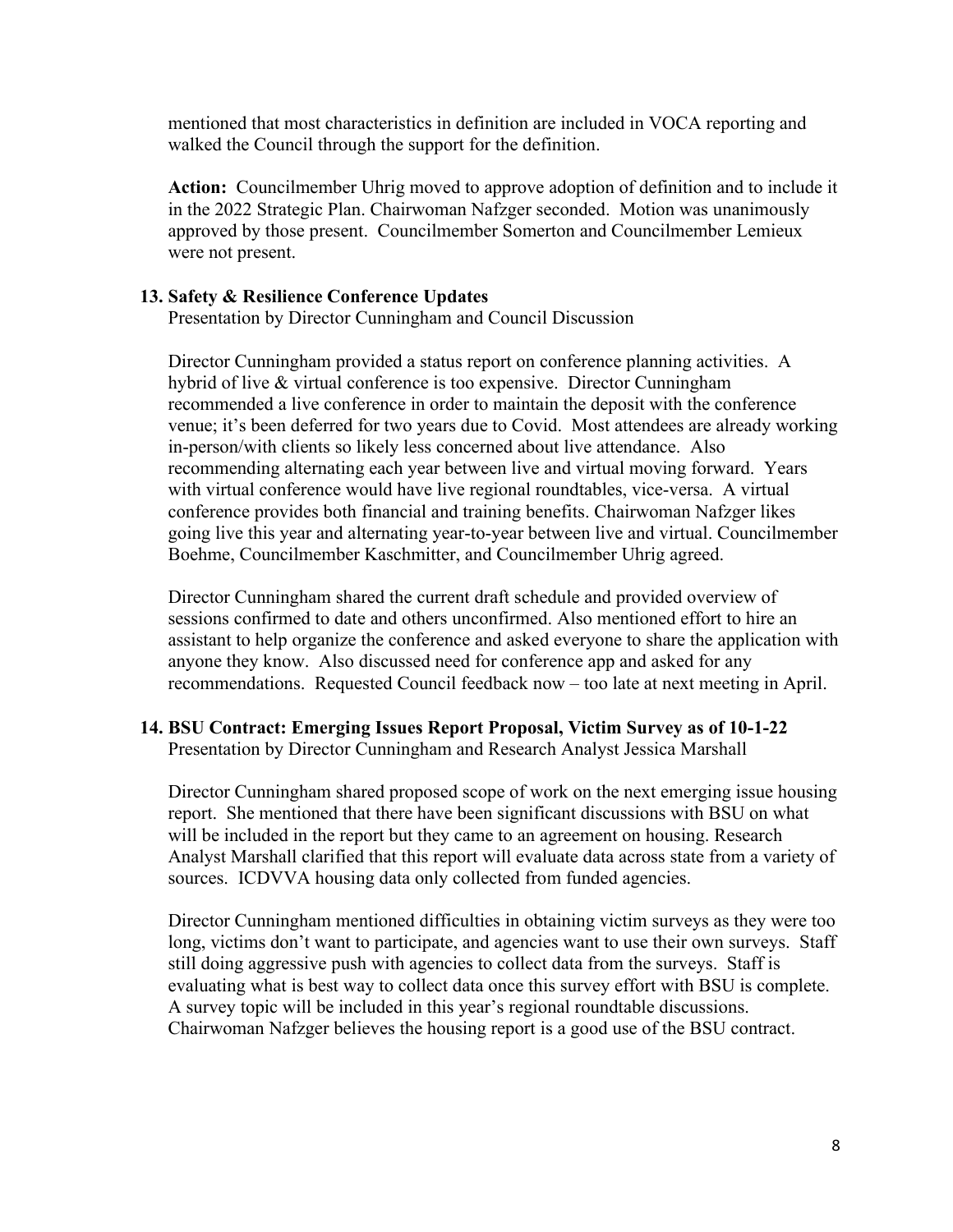## **15. Funding Updates on Available Funds for Victim Services**

Presentation by Director Cunningham and Council Discussion

Director Cunningham provided an overview of funding requests included in FY23 budget. Approved by JFAC, but still waiting for legislative approval. Request includes \$6 million in State ARPA funds. Also need approval of \$250K supplemental for FY22.

## **16. Action Item: FY23 Caps on Subrecipient Training, ED Salary**

Presentation by ICDVVA Staff

Director Cunningham explained that VOCA does not allow Executive Director salaries, but that most of our small agencies have Executive Directors who also provide direct services. ICDVVA had a history of funding 100% Executive Directors; however, they must be doing *some* administrative/HR/fund-raising/etc., which would be unallowable. The maximum ED salary request was therefore reduced to 95% for FY22; considering a further reduction for FY23 and would like Council input. Grant Manager Kristina Larkin explained it could possibly go down to 93% or 90%, but another 5% decline could pose problems for some smaller agencies.

Director Cunningham has asked other state agencies how they handle this and there were no great answers. ICDVVA also received push-back from some agencies last year when 95% cap was imposed. Some of our agencies don't ask for any Executive Director salary because they are larger agencies and have other funding sources. There is a need to be careful that we aren't over-funding ED positions; it could be an audit finding and the ICDVVA could be liable to pay back anything unallowable.

Chairwoman Nafzger asked what the staff recommends? Can we consider a waiver? Director Cunningham recommended 93% and would prefer a clear policy to a waiver. Councilmember Uhrig is comfortable with 93% recommendation. Chairwoman Nafzger asked about training caps?

Director Cunningham explained that some states have already been experiencing funding cuts. Idaho spends funds in last year of the federal grant, so Idaho is finally experiencing the cuts may others already navigated. Many states imposed caps on training. We want to prioritize virtual training, ask for explanation on why training wouldn't be available virtually. Staff doesn't have specific recommendations today. Council could vote to establish a cap and allow staff to determine what it is, they could flush out the details today, or vote not to support a cap. Councilmember Uhrig – believes there should be a cap and would support allowing staff to determine what it is.

Director Cunningham stated the Council will have special meeting to approve RFP and application and will have an opportunity to approve staff decision on a training cap at that time. Chairwoman Nafzger supports a training cap.

**Action:** Chairwoman Nafzger motioned to cap Executive Director salary at 93% and establish a training cap that staff will determine and Council will approve at special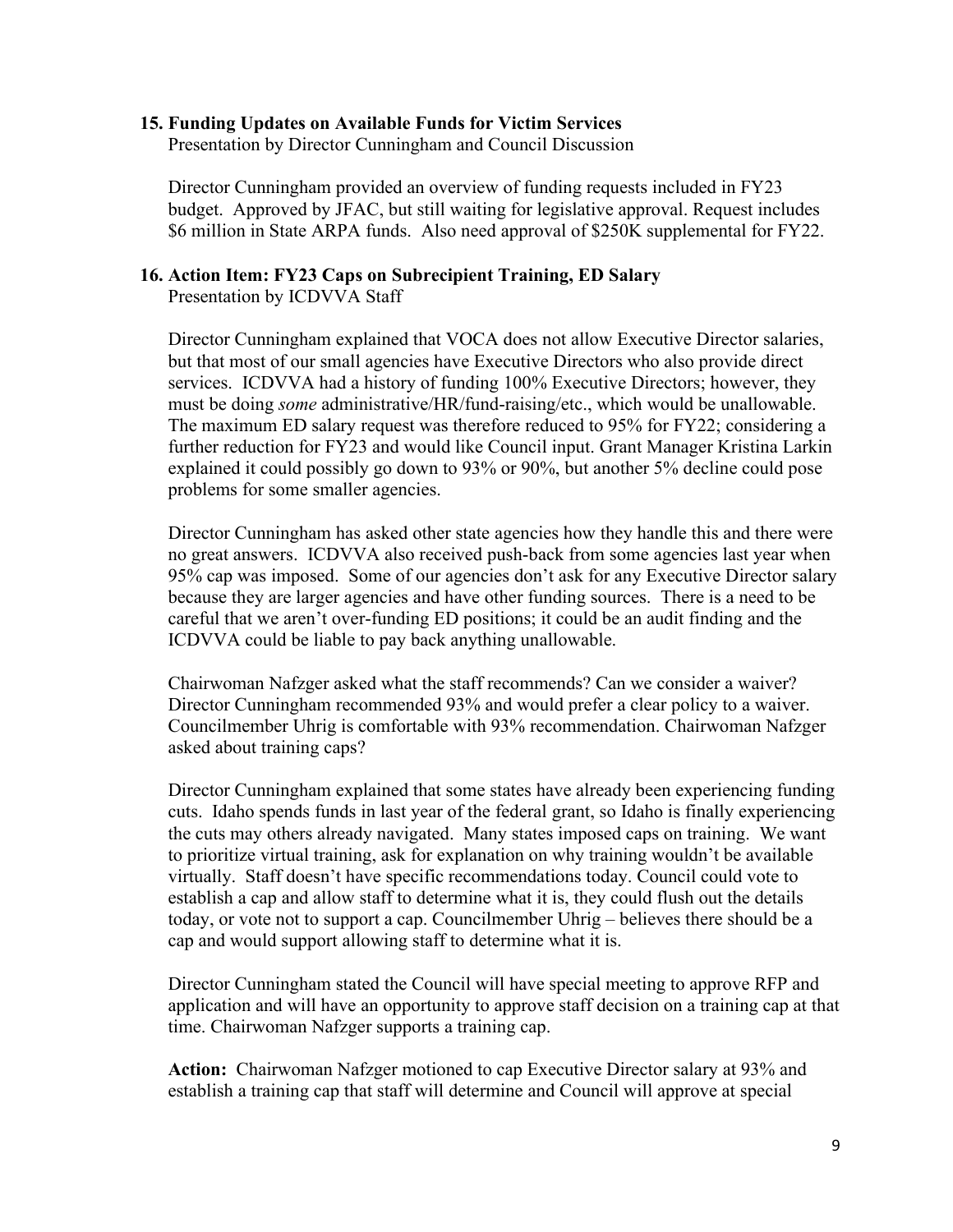meeting. Councilmember Uhrig seconded. Motion was unanimously approved.

## **17. Action Item: FY23 Grant Application Review, Set Special Meeting, Release 4/1/22**  Presentation by ICDVVA Staff

Director Cunningham requested a brief special meeting on March 30 or 31, 2022. Staff must provide RFP and application at least two weeks prior to the vote per policy. Staff will provide materials on March 17, 2022.

**Action:** Committee agreed to schedule special meeting to approve FY23 grant application and RFP on March 31, 2022, at 9:00 am MST.

## **18. OIP Staff Training**

Invitation to Council; Virtual March 2, 1:00 pm -2:00 pm MST Invited Council members to join staff training on OIP basics provided by the ICDVVA OIP intern. Session will be recorded and made available if unable to attend.

## **19. Legislative Update: Bills Impacting ICDV**

Presentation by Director Cunningham

Research Analyst Marshall stated the JFAC presentation was shared in meeting materials if members are interested in viewing. She shared a summary regarding bills of interest to ICDVVA advancing through legislature and their current status.

## **Standing Items:**

**20. FY22 Update – Financial Report (Year to Date Grant Expenditures)**  Presentation by Grants Supervisor Wiemiller

Shared FY22 Subrecipient Financial Summary with expenses through 2/18/22 which incorporates most expenses through  $12/31/21$ . Expenses within  $+/-10\%$  of 50% spending are highlighted in red. Some agencies are slightly over/under. A couple agencies significantly underspent. Overall reimbursements for FY22 are on target at 50%.

## **21. Monitoring Update**

Presentation by Grant Supervisor Wiemiller

Grant Supervisor Wiemiller provided overview of the 2021 monitoring effort. 46 agencies (all) were monitored. There was an average of three findings, five concerns, and four recommendations in the monitoring reports. Risk assessments will be completed for all 46 agencies once monitoring is complete. Scores based on monitoring results and additional criteria such as adherence to ICDVVA policies, timeliness/accuracy of reimbursements and reporting data, agency staff turnover. No agencies were in the high- risk category.  $23 =$  low risk,  $23 =$  medium risk.